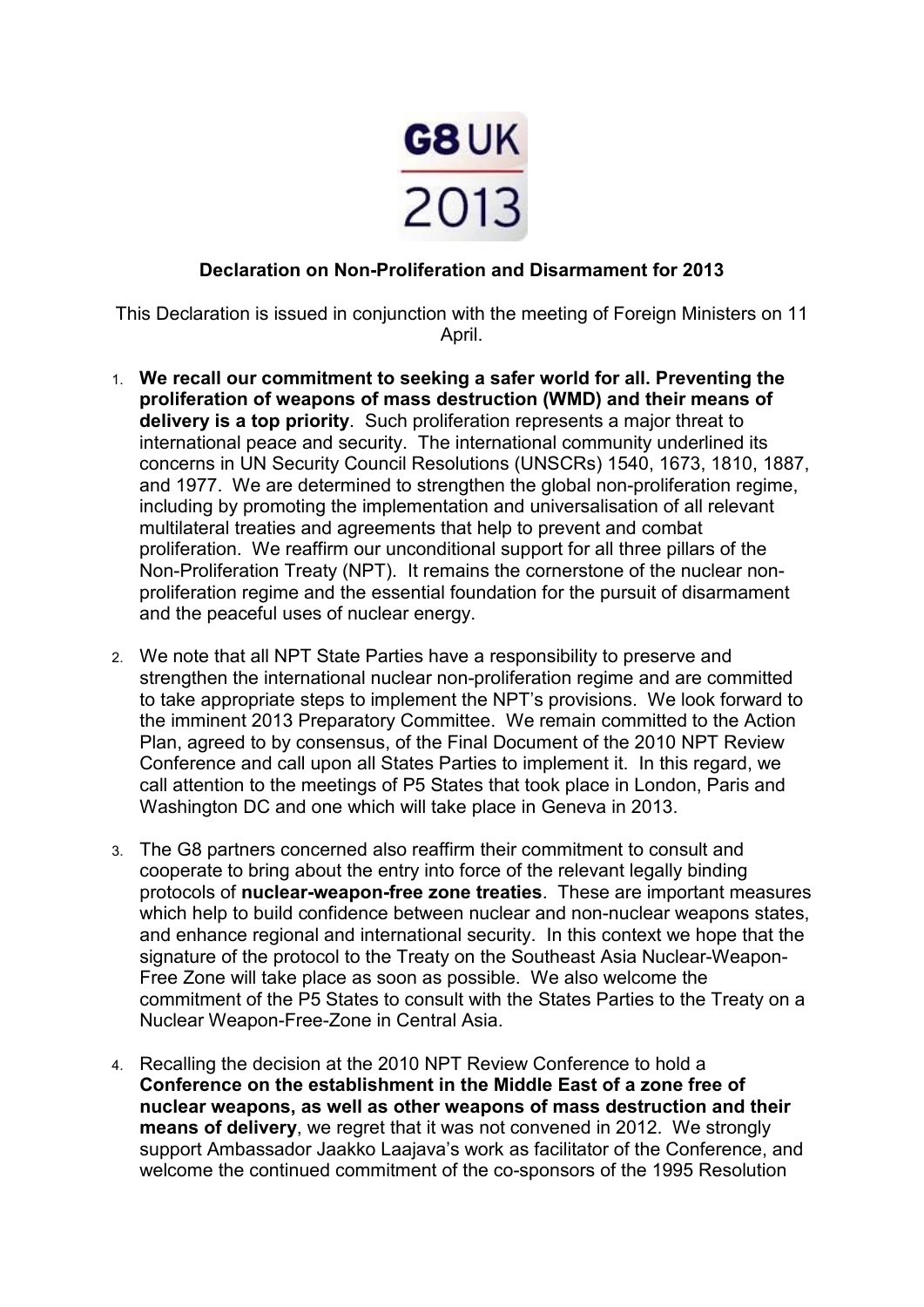(the Russian Federation, the United Kingdom and the United States). We call upon all States concerned to make all efforts necessary for the preparation and convening of the Conference in the nearest future.

5. While acknowledging the right of withdrawal from the NPT contained in Article X, we consider that modalities and measures to address a withdrawal from that Treaty are needed. We consider that the United Nations Security Council (UNSC) should immediately address any State's notification of withdrawal from the NPT. A State Party remains responsible under international law for violations of the NPT committed prior to its withdrawal. This important issue should remain on the agenda of the NPT review cycle for further discussion, including of arrangements for continued safeguarding or disposal of equipment and materials acquired or developed under safeguards during NPT membership.

### Proliferation challenges

- 6. We reiterate our strong concern at current severe **proliferation challenges** and our commitment to working to resolve them through diplomatic means. Addressing compliance with the NPT is an essential part of efforts to achieve full implementation of the Treaty, including its universality. The International Atomic Energy Agency (IAEA), and in particular its safeguards system, remains an essential institution for the effective implementation of the nuclear non-proliferation regime. The IAEA must continue to have the necessary resources and legal authorities to be able to carry out its mission in full, and, in accordance with its statutory mandate, to report cases of non-compliance to the UNSC.
- 7. We note with serious concern the report of the Director General of the IAEA (GOV/2013/6) of 21 February 2013 that Iran continues to undertake activities in violation of multiple UNSCRs, including having installed 180 advanced centrifuges at the Natanz enrichment site by mid-February, continued installation of additional centrifuges at the Fordow site, and increased production of Uranium enriched to both 3.5% and 20%.
- 8. We also note with deep concern the Director General's repeated conclusion that, as Iran is not providing the necessary cooperation, the Agency is still unable to provide credible assurance about the absence of undeclared nuclear material and activities in Iran, and therefore cannot conclude that all nuclear activity in Iran is exclusively peaceful.
- 9. We welcome the useful recent meetings between Iran and the E3+3 (China, France, Germany, the Russian Federation, the United Kingdom, the United States, and the European Union High Representative). We call on Iran to take concrete steps to address international concerns without delay. We reaffirm that our overall objective is a comprehensive, negotiated solution to the nuclear issue leading to Iran's full compliance with UNSCRs, based on the principles of a stepby-step approach and reciprocity.
- 10. We once again urge Iran to comply fully and without delay with all of its obligations under the relevant UNSCRs and to meet the requirements of the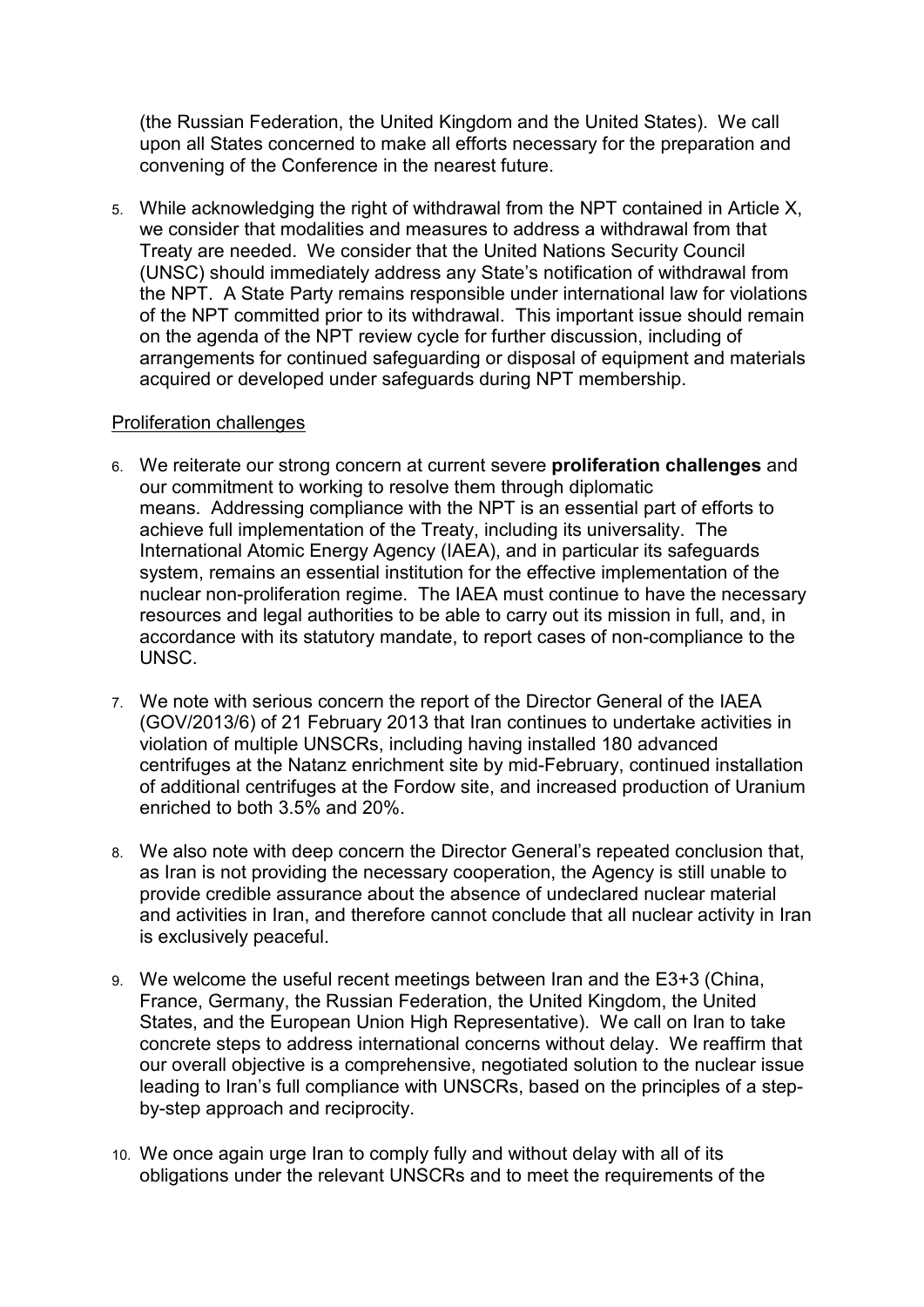IAEA Board of Governors, including by immediately taking substantive steps toward resolving outstanding issues related to possible military dimensions to Iran's nuclear program. We call on Iran, as a first step, without further delay to provide the IAEA with access to all relevant information, documentation, sites, material and personnel in Iran that the Agency has requested. We further call on Iran to suspend work on all heavy water related projects immediately, including the construction of the heavy water research reactor at Arak.

- 11. We call on Iran to engage urgently, actively and constructively in the diplomatic process with the E3+3, and to cooperate with the IAEA to resolve the serious concerns of the international community and to demonstrate that its nuclear programme is exclusively peaceful. We reaffirm our view that, once international confidence in the exclusively peaceful nature of Iran's nuclear programme is reestablished, in line with the NPT and relevant UNSCRs, all nuclear proliferationrelated sanctions should be lifted.
- 12. We condemn in the strongest possible terms the **DPRK's** continued development of its nuclear weapons and ballistic missile programmes and uranium enrichment activities in serious violation of UNSCRs 1718, 1874, 2087 and 2094. These programmes and activities constitute a clear threat to international peace and security.
- 13. We believe that the DPRK's nuclear test on 12 February 2013 its third since 2006 – and its launches using ballistic missile technology on 13 April 2012 and 12 December 2012 have further and seriously undermined regional stability and jeopardised the prospects for lasting peace on the Korean Peninsula. We welcome UNSCR 2094, which was adopted on 7 March, in response to the DPRK's nuclear test. The unanimous adoption of this resolution underscores that the international community is united in its condemnation of the DPRK's provocative actions and its continued defiance of its international obligations. We offer the Security Council our full support for its efforts.
- 14. We remain committed to the goal of verifiable denuclearisation on the Korean Peninsula in a peaceful manner. We urge the DPRK to take concrete and constructive steps to comply with its commitments under the 2005 Joint Statement of the Six-Party Talks; to abide by its obligations under all relevant UNSCRs, return to the NPT and its IAEA safeguards agreement; to abandon all nuclear weapons and existing nuclear and ballistic missile programmes in a complete, verifiable and irreversible manner; and to refrain from any further provocative acts.

### Nuclear Disarmament

15. We reiterate our commitment to seek a safer world for all and to create the conditions for a world without nuclear weapons, in accordance with the goals of the NPT, in a way that promotes international stability, based on the principle of equal and undiminished security for all, and underlining the vital importance of non-proliferation for achieving this goal.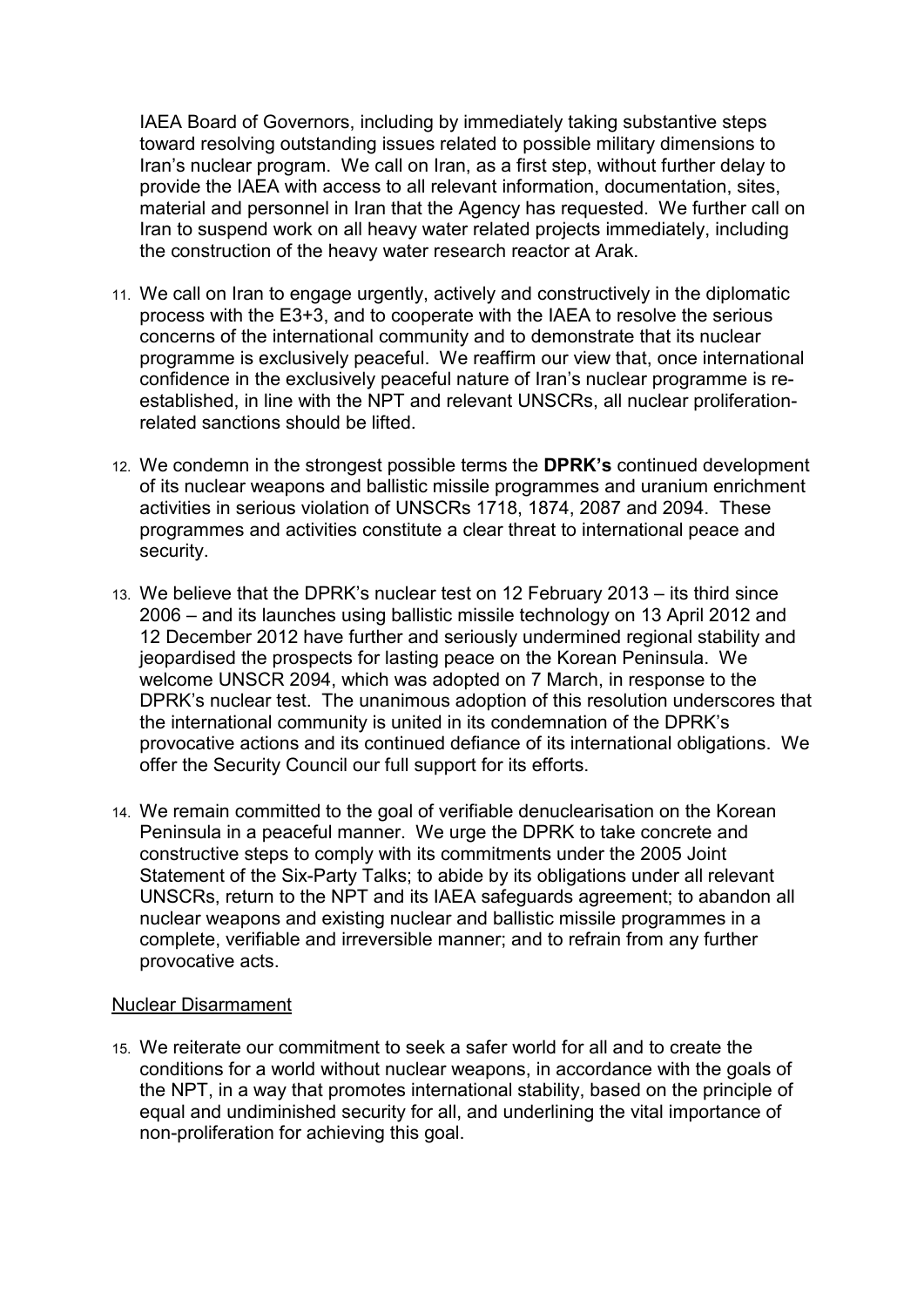- 16. In that context, we welcome the progress made by the United States and the Russian Federation in implementing the **New START Treaty**. We also recall and welcome the disarmament-related efforts already made by France and the UK. Efforts by nuclear weapon states in nuclear arms reductions, confidencebuilding and transparency, including increased transparency measures, represent major steps in line with the Article VI of the NPT and the Action Plan adopted by the NPT Review Conference in May 2010.
- 17. The entry into force of the **Comprehensive Nuclear-Test-Ban Treaty (CTBT)** would lead to a complete and legally binding prohibition on nuclear weapon test explosions or other nuclear explosions. It would strengthen the international nonproliferation regime, contributing significantly to our shared goal of a world without nuclear weapons. We welcome recent ratifications of the Treaty, including that of Brunei Darussalam and Chad in 2013, and urge all states that have not done so, and in particular those whose ratification is required for the Treaty to enter into force, to sign and ratify the Treaty as soon as possible. We welcome the voluntary adherence to unilateral moratoria on nuclear testing, though note that these do not have the same legally binding effect as the entry into force of the Treaty. We reaffirm and reiterate our commitment to the Treaty's obligations and call on all states to refrain from acts which would defeat the object and purpose of the Treaty. We reiterate our full support for the Preparatory Commission of the Comprehensive Nuclear-Test-Ban Treaty Organisation in its efforts to build up all elements of the verification regime, particularly its International Monitoring System (IMS) and on-site inspections.
- 18. We again record our profound regret and note the growing frustration in the international community over the persistent failure of the **Conference on Disarmament** (CD) to adopt its programme of work and to start its substantive work on the key issues on the agenda. We support, and note the international recognition of, the CD as the single multilateral disarmament forum. We stress inter alia the importance of beginning without further delay negotiations on a treaty banning the production of fissile material for nuclear weapons or other nuclear explosive devices building on the mandate of document CD/1864. We express our support for the moratorium on the production of such materials announced by the G8 nuclear-weapons States, and we call on the other States concerned to follow suit.

### Peaceful use of nuclear energy

- 19. Reaffirming the inalienable right of all States Parties to the NPT to use **nuclear energy for peaceful purposes**, in compliance with their international obligations, we reiterate our willingness to cooperate with States that meet their nuclear nonproliferation obligations and wish to develop a civil nuclear programme, in order to help them fulfil the essential requirements needed to ensure fair and responsible access to the benefits of the peaceful uses of nuclear energy. These requirements include safety, security, non-proliferation, and respect for the environment.
- 20. The development and application of innovative technology in relevant frameworks has a growing role to play in supplying global demand for energy and also in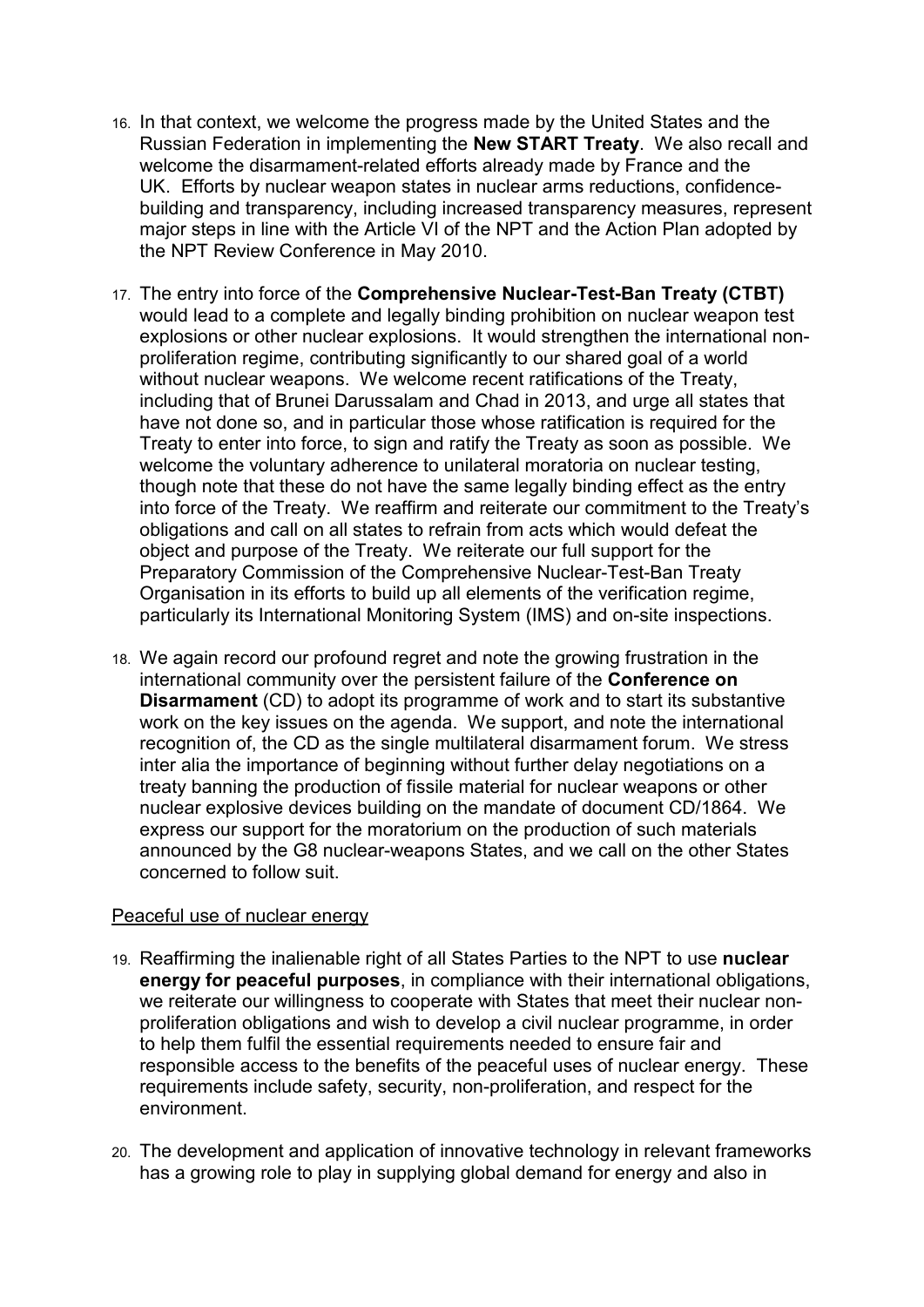building up robust and transparent nuclear energy infrastructure resistant to nuclear accidents. We underscore the responsibility of governments for timely and sufficient measures on accident prevention and management to minimize the consequences of accidents, should they occur. The efficiency and substance of notifications in case of nuclear accidents should be further improved as well.

21. We acknowledge the useful contribution that **multilateral approaches to the nuclear fuel cycle** provide in the field of nuclear energy. We encourage the International Atomic Energy Agency to continue to address this issue. We support the IAEA's work to establish a bank of Low Enriched Uranium (LEU) for the IAEA member states. In this regard, we welcome the creation in accordance with the Russia-IAEA agreement of the LEU reserve in Angarsk, Russia; support the IAEA's decision to establish a bank of LEU for the IAEA member states and welcome Kazakhstan's readiness to provide a site; further welcome the establishment of the American Assured Fuel Supply, comprised of downblended uranium from weapons programs.We support the adoption of a Model Agreement between supplier and recipient States for the Nuclear Fuel Assurance initiative, while respecting the normal functioning of the existing market rules.

### The International Atomic Energy Agency (IAEA)

- 22. We support the central role of the **IAEA** in upholding and strengthening the international non-proliferation regime. We express our willingness to promote the IAEA Comprehensive Safeguards Agreement together with the Additional Protocol as the universally accepted international verification standard, which should be a consideration in decisions on the supply of nuclear fuel, equipment, or technology. We welcome ratification of the Additional Protocol by Iraq, Moldova, Namibia, Togo and Vietnam in 2012, as well as Burma's announced decision to sign the Additional Protocol, and call on all States which have not yet done so to sign and ratify the Additional Protocol and apply its provisions as soon as possible.
- 23. We also call on all States to implement the IAEA's current recommendations on **physical protection of nuclear material and nuclear facilities** (INFCIRC/225/Rev.5.). We urge all states–parties to the Convention on the Physical Protection of Nuclear Material to ratify, accept or approve the Amendment to the Convention as soon as possible. In addition to securing nuclear and radiological material at their source, we recognise the need to locate and secure material currently available on the illicit market and arrest those attempting to buy, or sell, these materials. We look forward to the IAEA's International Conference on Nuclear Security: Enhancing Global Efforts on 1-5 July 2013, and to the Nuclear Security Summit in The Hague on 24 – 25 March 2014.

### The Nuclear Suppliers Group

24. We welcome the call by the **Nuclear Suppliers Group (NSG)** on all states to exercise vigilance and make best efforts to ensure that none of their exports of goods and technologies contribute to nuclear weapons programmes. We also welcome the good progress that is being made by the technical review to ensure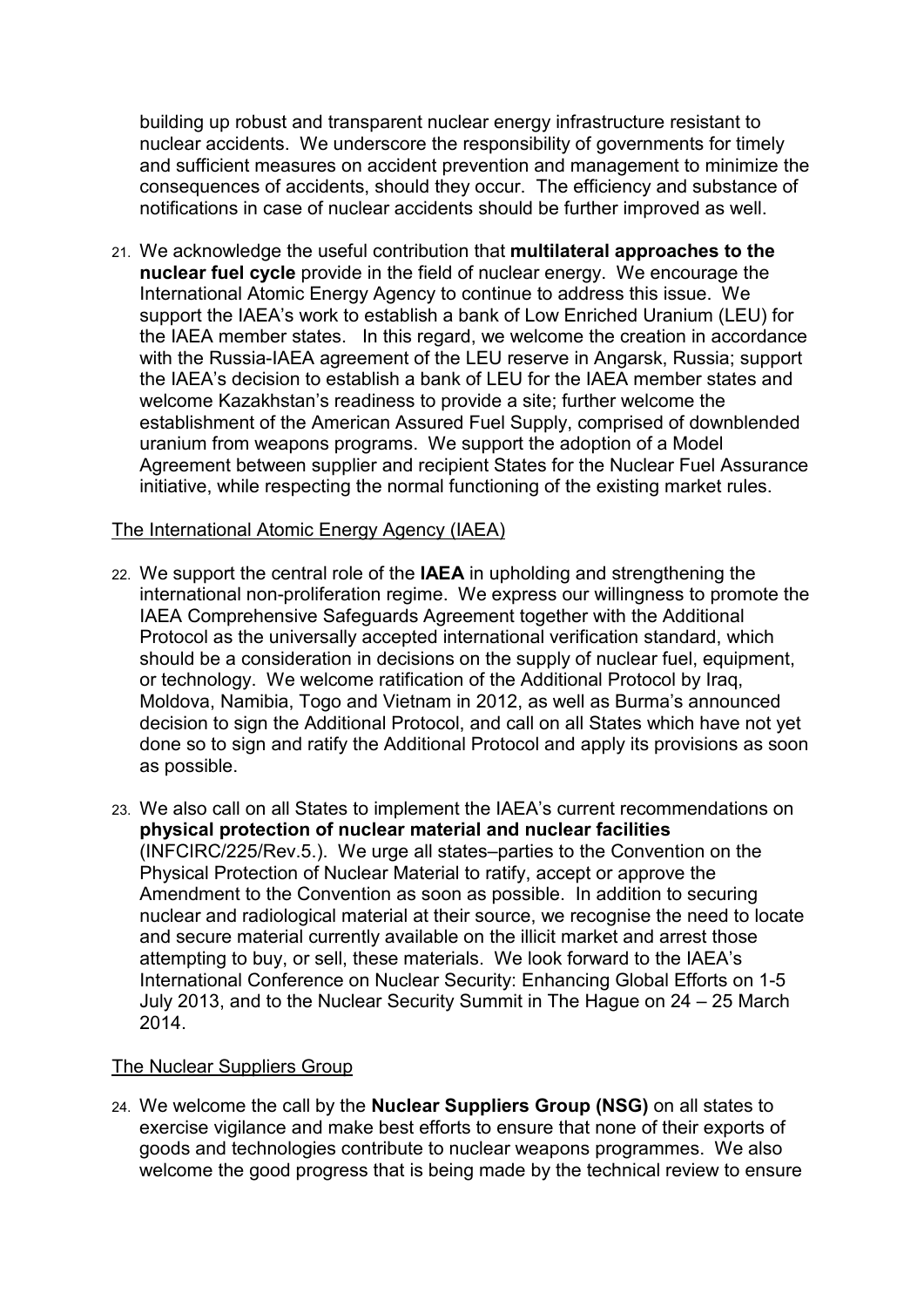that control lists are current, and the outreach efforts undertaken by the Group with a view to enhancing non-proliferation efforts. We welcome the membership of Mexico in 2012 and also Serbia's expected membership in 2013.

## Chemical weapons

- 25. We reaffirm our unconditional support for the **Chemical Weapons Convention (CWC)** and the functions of the **Organisation for the Prohibition of Chemical Weapons (OPCW)**. We applaud the success of the Convention so far, and look forward to a successful outcome to the 2013 Review Conference. We support efforts to ensure the universalisation of the Convention. Destruction of chemical weapons remains a key objective of the Convention together with refraining from the development, production, acquisition, stockpiling, use and proliferation of chemical weapons. We call upon the OPCW to increase its focus too on preventing the re-emergence of chemical weapons. We welcome the progress being made by the possessor states as reported recently to the OPCW Conference of States Parties. We encourage them to continue to take every necessary measure to complete their destruction processes in a transparent fashion, and within the framework of the existing verification regime. We reiterate the need for an effective industry verification regime.
- 26. We share deep concerns over the threat of chemical weapon use in **Syria**. We call upon all in Syria to refrain from the use of these weapons, and to ensure that they are kept secure at all times. Any use of chemical weapons in Syria, by any party, would be absolutely unacceptable.
- 27. We call upon Syria to renounce chemical weapons and adhere to the Chemical Weapons Convention and Biological and Toxin Weapons Convention.

## Biological weapons

28. We welcome the work undertaken so far to implement the outcome of the Seventh Review Conference of the **Biological and Toxin Weapons Convention (BTWC)**. We are committed to achieving real progress to promote national implementation and cooperation and assistance, to reviewing developments in science and technology and confidence-building measures and to strengthening the Convention's Article VII on responding to use or threats or use of biological or toxin weapons. In that context, we support further exploration or consideration of the idea of a peer review mechanism to promote exchange of best practice and build trust between states parties. We reaffirm our commitment to promote universal membership of the BTWC and we are determined to work with all the State Parties to reinforce its regime. We welcome the recent ratifications of Cameroon, The Marshall Islands, Nauru, Guyana and Malawi.

## Addressing the proliferation of Weapons of Mass Destruction of all types

29. We fully support the key role played by the **United Nations Security Council** in addressing proliferation issues. We welcome the adoption by the Security Council of **Resolution 1977**, which renewed the mandate of the 1540 Committee for ten years and reaffirmed **Resolution 1540**'s obligations which, among other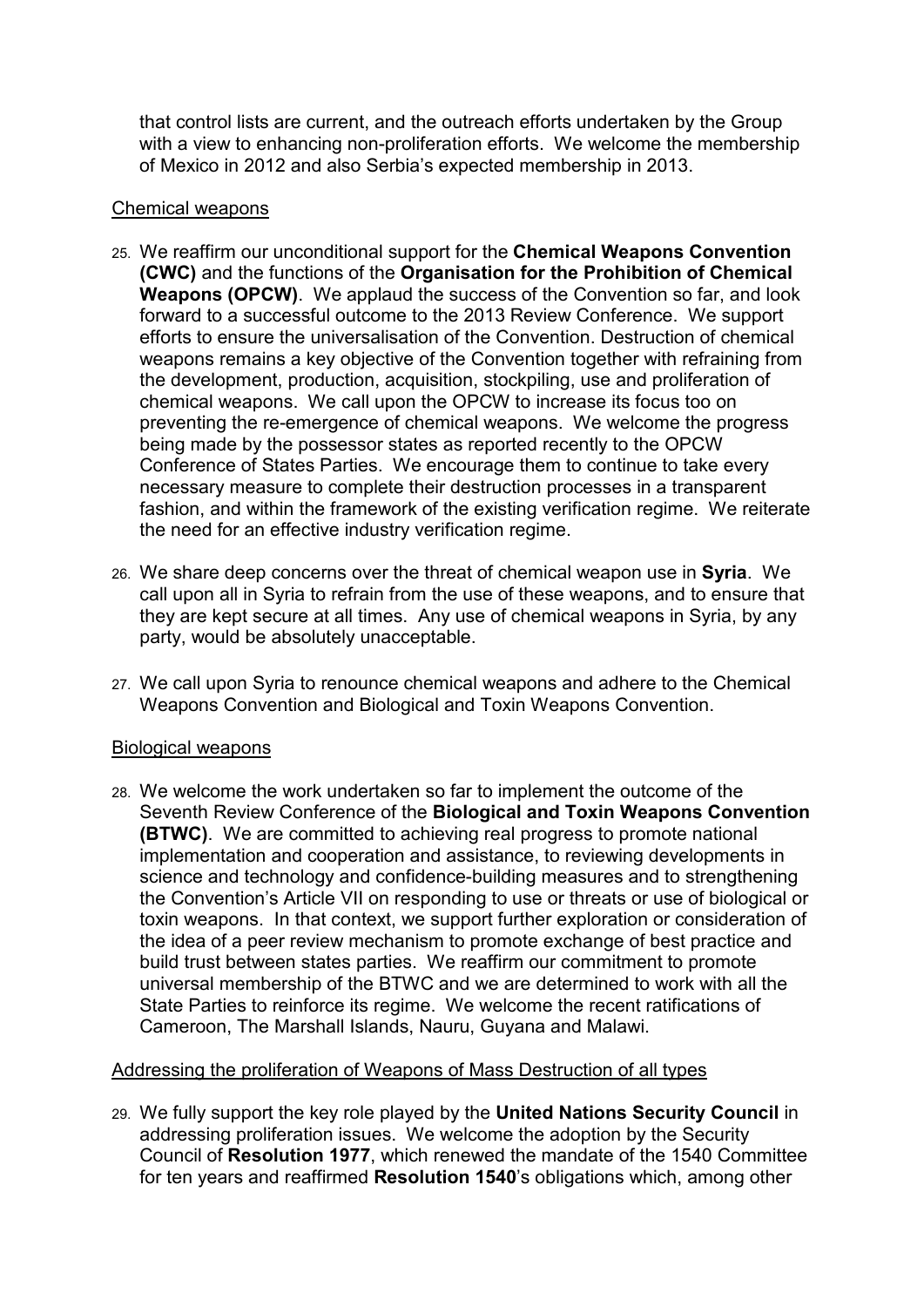things, aim to prevent non-State actors from acquiring WMDs, their means of delivery and related materials and requires all member States to establish domestic controls to prevent the proliferation of weapons of mass destruction, their means of delivery and related materials. We invite all States to nominate a national point of contact and to work toward full implementation of UNSCR 1540. We stand ready to provide assistance to States in this regard and we reiterate our support to the 1540 Committee in the discharge of its mandate.

- 30. We commend the **Global Partnership Against the Spread of Weapons and Materials of Mass Destruction** as it takes forward work on the mandate agreed at the Muskoka and Deauville Summits, including in the priority areas of nuclear and radiological security, biological and chemical security, scientist engagement, and the implementation of UNSCR 1540, while also remaining committed to completing priority projects in Russia. Building on the commitments made at the 2010 and 2012 Nuclear Security Summits, the Global Partnership continues to assist nations with nuclear and radiological security, including through centres of excellence, promoting international cooperation and a strong nuclear security culture, and advancing information and transportation security. The Global Partnership continues to pursue the expansion of their membership, as agreed by Leaders in 2011, and congratulates Mexico on their new membership. The Global Partnership welcomes the ongoing participation of relevant international organizations in the global efforts to improve coordination of WMD counterproliferation initiatives.
- 31. We are concerned by the continued **proliferation of means of delivery** capable of delivering weapons of mass destruction (WMD). This creates a threat to international peace and security, as recognized by UNSCRs 1540, 1887, and 1977. We are committed to making the international community further aware of this threat. States should pay particular attention to proliferation risks when considering cooperation in the field of missile technology, knowhow, and systems.
- 32. We are concerned in particular by the ongoing programmes on missiles capable of delivering WMD the Middle East, North-East Asia and South Asia including Iran and the DPRK. In this regard, we fully support the efforts of multilateral arrangements, particularly the Missile Technology Control Regime (MTCR), to mitigate risks and challenges of proliferation of WMD means of delivery. We welcome the good progress that is being made by technical experts to ensure that the MTCR control lists are up to date, and we welcome the Regimes' outreach efforts.
- 33. We support the **Hague Code of Conduct Against Ballistic Missile Proliferation (HCOC).** We welcome the efforts made with regard to the universalisation of the HCOC, and express our willingness to make the Code more effective and to promote transparency on ballistic missiles.
- 34. We remain determined to promote robust counter-proliferation tools. We welcome the endorsement of the **Proliferation Security Initiative (PSI)** by Dominica, Dominican Republic, St. Lucia and Thailand in 2012, bringing PSI endorsers to 102, and we look forward to marking its tenth anniversary this year.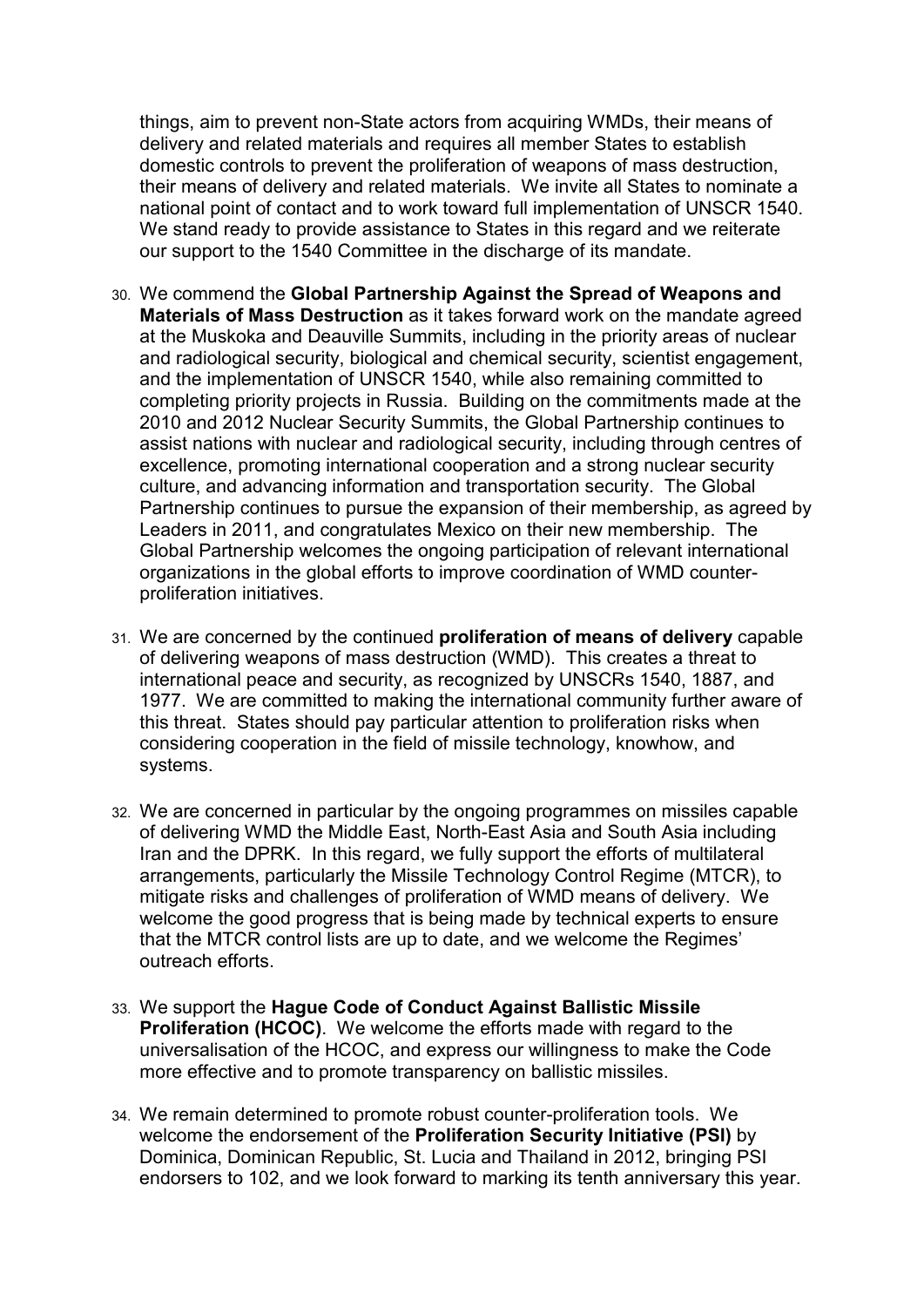We will promote the further broadening of participation in the PSI and continuing its focus on legal and operational issues.

35. Furthermore, we will encourage States to identify as a specific offence in their national law the proliferation of WMD, their means of delivery and related materials. We will continue to strengthen our own export control policies to prevent the export of WMD-related goods and technology, including dual use goods and technology, when not in accordance with export control arrangements. We urge all States to take appropriate national measures in accordance with their national authorities and legislation and consistent with international law to prevent the financing of proliferation of WMD, their means of delivery and related materials, and to develop capabilities to impede and stop illicit shipments of WMD-related cargoes. We also urge all States to strengthen export controls, to secure WMD-related materials, and to control access to intangible transfers of WMD-related technology and information. We welcome the adoption by the Financial Action Task Force (FATF) in 2012 of new standards on countering the financing of proliferation, and will give our full support to their effective implementation.

### Conventional arms

- 36. **Conventional arms** play a legitimate role in enabling governments to defend their citizens, as enshrined in the UN Charter. However, in the wrong hands they pose a threat to global, regional and national security. Improperly controlled, they can fuel terrorism and threaten peace and stability. For this reason, we reaffirm our support for the global efforts to tackle the illicit trade in conventional arms, including through the UN Programme of Action to Prevent, Combat and Eradicate the Illicit Trade in Small Arms and Light Weapons.
- 37. We welcome the adoption of the **Arms Trade Treaty** by the United Nations General Assembly on 2 April. Efficient implementation of the Treaty will contribute to saving lives, reducing human suffering, protecting human rights, preventing the diversion of weapons to the illegal market and combating terrorism, while upholding the legitimate trade in arms, vital for national defence and security.
- 38. We are also committed to taking practical measures where they are most needed. Ten years after the Evian declaration, we reaffirm our commitment to helping states secure and destroy stocks of Man Portable Air Defence Systems (MANPADs) and welcome the work that has been done to counter the proliferation of MANPADS. We also welcome the work of the Wassenaar Arrangement in ensuring that its 41 Participating States apply the highest standards to control these and other conventional arms that pose a particular threat in the wrong hands. We pledge our full support for regional efforts to reduce destabilizing accumulations of those conventional arms, particularly in North West Africa and other areas where the harmful effects of poorly regulated and illicit trade have recently been in evidence.

### Outer space